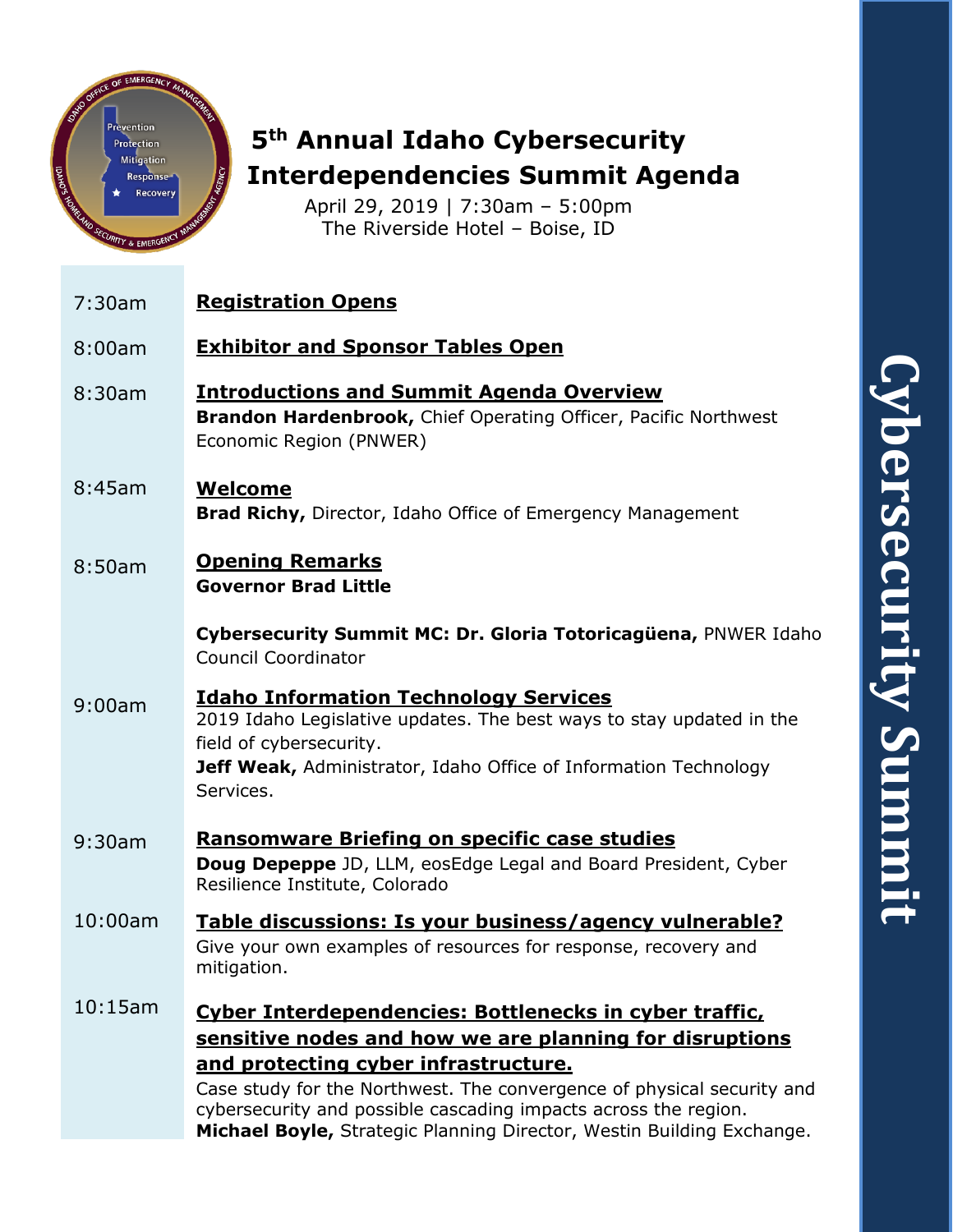| v,<br>nal<br>cted.<br>or<br>raffic<br>nd is |                                          |
|---------------------------------------------|------------------------------------------|
| ⁄ie<br>w<br>າ<br>ter<br>re                  | $\overline{\phantom{0}}$<br>DUUL<br>mitt |

| $10:45$ am                    | <b>Public Infrastructure Security Collaboration and Exchange</b>                                                                                                                                                                                                                                                                                                                                                                                                                                                                                                                              |  |
|-------------------------------|-----------------------------------------------------------------------------------------------------------------------------------------------------------------------------------------------------------------------------------------------------------------------------------------------------------------------------------------------------------------------------------------------------------------------------------------------------------------------------------------------------------------------------------------------------------------------------------------------|--|
|                               | <b>System (PISCES)</b><br>The PISCES projects conducts no-cost security monitoring (netflow,<br>IDS) of down-market local governments. In partnership with regional<br>universities, curriculum has been developed around the data collected.<br>University students serve as operational analysts using "live fire" for<br>jurisdictions that operate water purification, waste management, traffic<br>protection, work force development, and research opportunities, and is<br>now in discussions with Boise State University.<br>Mike Hamilton, CISO, President, and Founder, CI Security |  |
| 11:15am                       | <u><b>National Cyber Exercise and Planning Program - Overview</b></u><br>of free resource available to assist your organization in<br>planning and exercises<br>Ron Watters, Cybersecurity Advisor of Region X, Department of<br><b>Homeland Security</b>                                                                                                                                                                                                                                                                                                                                     |  |
| 11:30am-<br>12:00pm           | <b>Networking Break and Lunch Services</b>                                                                                                                                                                                                                                                                                                                                                                                                                                                                                                                                                    |  |
| 12:00pm                       | <b>Lunch Introduction and Keynote</b><br><b>Eric Holdeman, Director of the PNWER Center for Regional Disaster</b><br>Resilience<br>Matthew Travis, Deputy Director, Cybersecurity and Infrastructure<br>Security Agency (CISA), U.S. Department of Homeland Security                                                                                                                                                                                                                                                                                                                          |  |
| $1:00-$<br>1:50 <sub>pm</sub> | <b>Court Case Enactment - The Federal Dam Agency:</b><br><b>Contractors and Inside Jobs</b><br>*View slides on your own device at bit.ly/Cybercourt                                                                                                                                                                                                                                                                                                                                                                                                                                           |  |
|                               | <b>Susan Buxton, Idaho Division of Human Resources</b><br>MacKenzie Brown, OPTIV<br><b>Brad Frazer, Hawley Troxell, Attorneys and Counselors</b><br><b>Clark Harshbarger, FBI</b><br>Lee Holcomb, Holcomb Consulting, Law and Cybersecurity<br>Claire Rosston, Holland & Hart<br>Paul Wilch, Hawley Troxell, Attorneys and Counselors                                                                                                                                                                                                                                                         |  |
| $1:50-$<br>2:00 <sub>pm</sub> | <b>Audience Jury Deliberation</b><br><b>Judge Claire Rosston</b> (Holland & Hart)                                                                                                                                                                                                                                                                                                                                                                                                                                                                                                             |  |
| 2:00pm                        | <b>Networking Break</b>                                                                                                                                                                                                                                                                                                                                                                                                                                                                                                                                                                       |  |